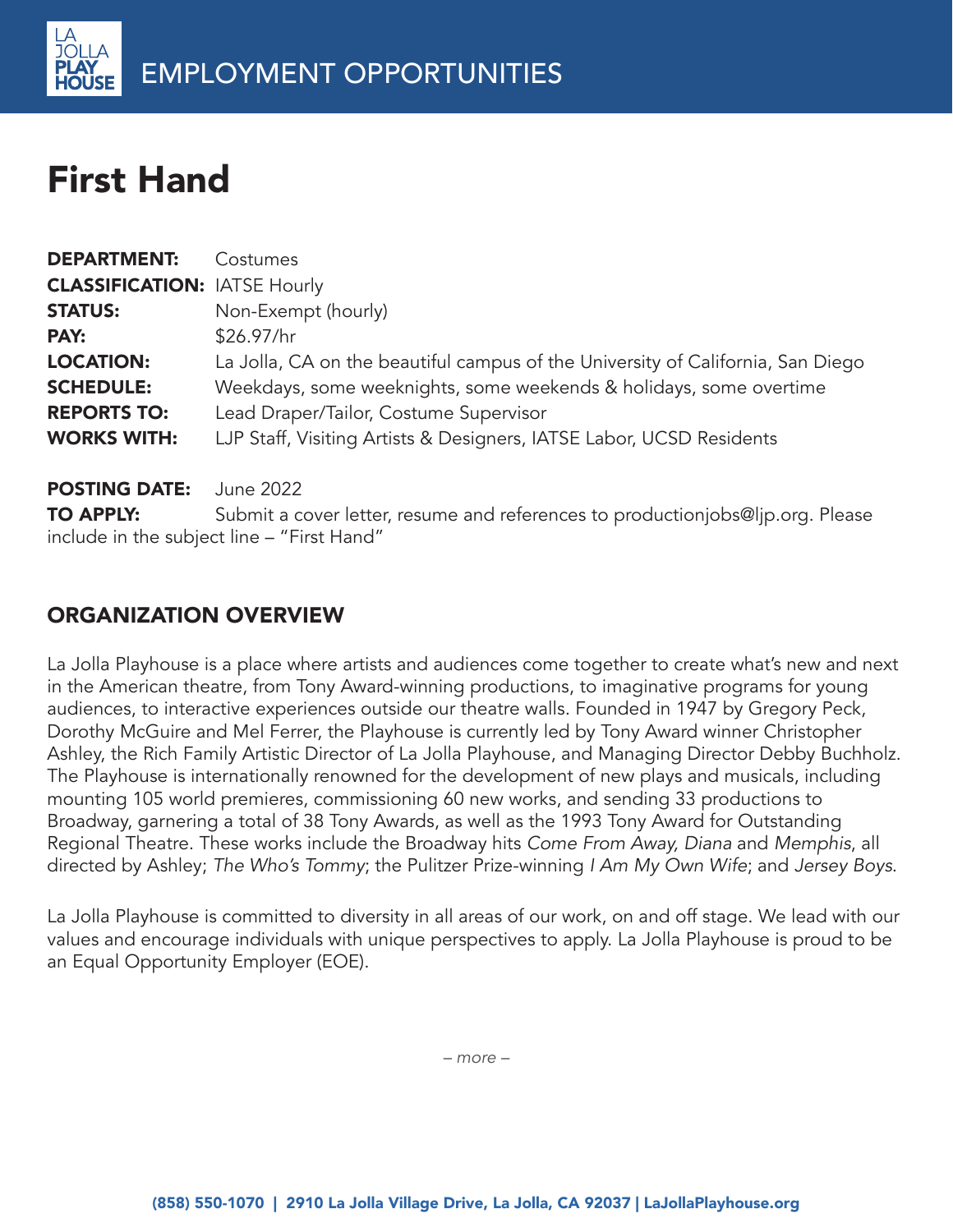#### STATEMENT OF JOB

Under the direction of the Lead Draper/Tailor and Costume Supervisor, the First Hand serves as a key member of La Jolla Playhouse's Production Department Staff. The person occupying the position works in a fast-paced and detail-critical environment. The First Hand assists the Lead Draper/Tailor and Overhire Drapers with costume builds, fittings, and alterations from the build start date through opening for all assigned La Jolla Playhouse productions. The First Hand, in conjunction with the Lead Draper/Tailor and the Costume Supervisor, takes a secondary role in communication with Designers, IATSE Wardrobe personnel, Production Management, and La Jolla Playhouse Management to ensure successful execution of all designed costume elements. The strongest candidate is a skilled technician and artist committed to the artistic vision, mission and values of La Jolla Playhouse.

#### ESSENTIAL JOB DUTIES

- Assist the Draper in the laying out of patterns and cutting of garments as assigned.
- Provides instruction to Stitchers and other costume shop IATSE personnel regarding garment construction, alterations, and notes. Answer questions and consult Lead Draper/Tailor as necessary.
- Assist in the selection of costume build materials and calculation of yardages.
- Carry out construction assignments as assigned.
- Confer with Drapers, Costume Supervisor, and other costume shop personnel to assist in the creation of the build schedule, fitting schedule, and stitching assignments.
- Assist in measuring actors as requested by the Lead Draper/Tailor and Costume Supervisor and maintain the measurement sheet notebooks.
- Attend fittings and provide assistance as requested by the Lead Draper/Tailor, Costume Supervisor, and Costume Designer.
- Be innovative in the research, development, and creation of unusual specialty items as called for in the scripts for LJP productions.
- Advise Costume Supervisor of any issues arising out of the build process and offer solutions if applicable.
- Aid in the completion and delivery of rehearsal mock ups as needed.
- Pull costumes, establish priorities, prepare notes, plan work flow, and maintain records of work done for morning note calls during technical rehearsals.
- Ensure that assigned costume shop workspaces are kept in a clean, organized, and safe manner.
- Communicate with Costume Supervisor regarding equipment condition to ensure that all needed equipment maintenance is carried out in regular intervals.
- Assist in the organization, restock, and maintenance of costume shop resources, including garments, fabric and notions, tools, supplies, and equipment.
- Assist the Wardrobe Supervisor and Dressers in the repair and maintenance on items in use in current production if beyond capabilities of the crew.
- Inventory, prepare, and pack costume pieces for shows with future productions scheduled outside of the La Jolla Playhouse.
- Unpack, fit, repair, and repack costume pieces on received co-productions.
- Read and respond to company email in a timely fashion.

*– more –*